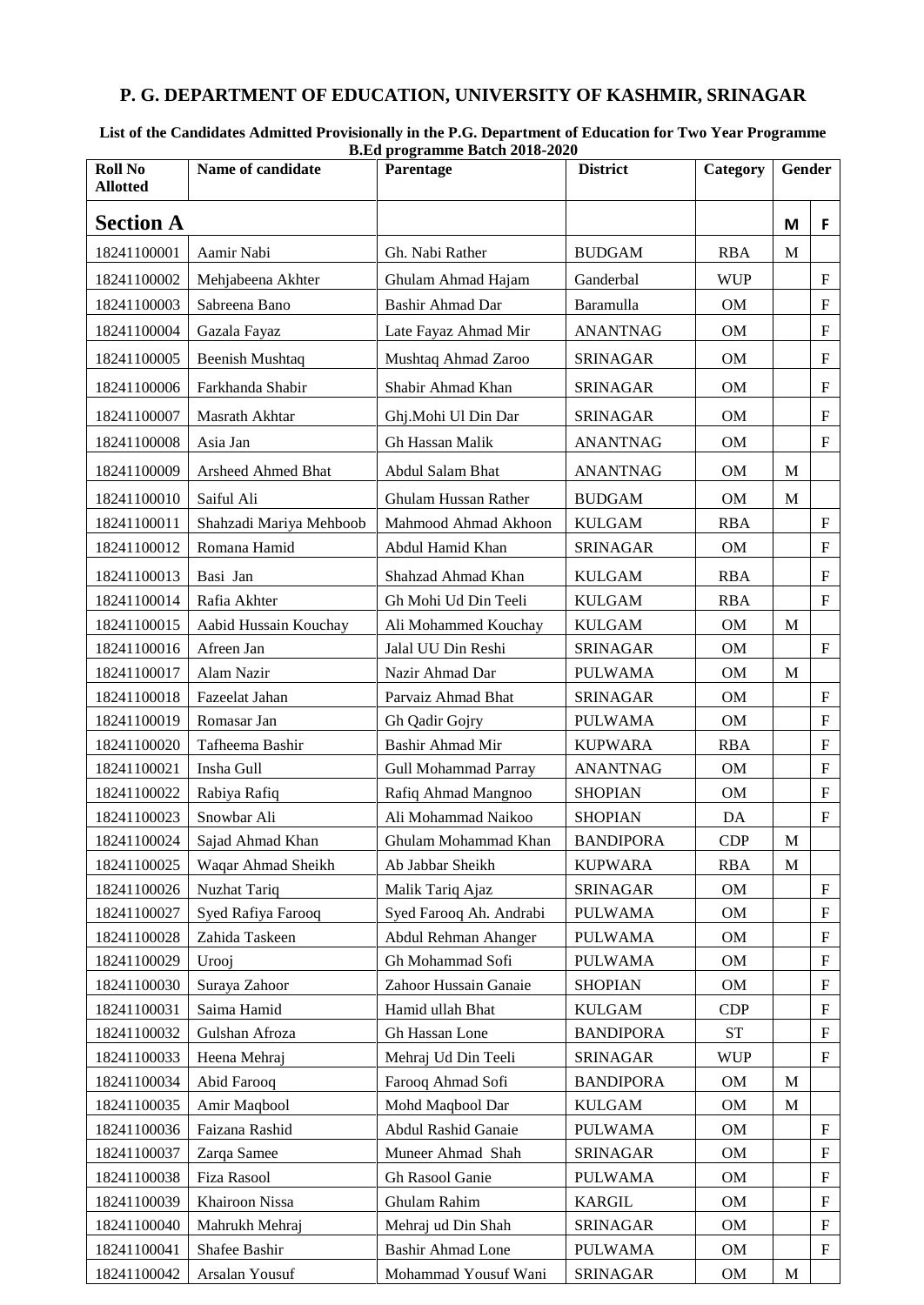| 18241100043      | Aamina               | Mohmmad Farooq Matta        | <b>SRINAGAR</b>  | OM          |              | ${\bf F}$                 |
|------------------|----------------------|-----------------------------|------------------|-------------|--------------|---------------------------|
| 18241100044      | Raqiba Jan           | Mohammad Ashraf Dar         | <b>SRINAGAR</b>  | OM          |              | ${\bf F}$                 |
| 18241100045      | Misbah Bin Te Rafiq  | Mohammad Rafiq Lone         | <b>BARAMULLA</b> | OM          |              | ${\bf F}$                 |
| 18241100046      | Hoori Hijab          | Mohammad Ashraf             | <b>SRINAGAR</b>  | <b>OM</b>   |              | ${\bf F}$                 |
| 18241100047      | Rehana Ali           | Ali Mohammad Magray         | <b>GANDERBAL</b> | <b>OM</b>   |              | ${\bf F}$                 |
| 18241100048      | Muhasin Gulzar       | Gulzar Ahmad Beigh          | <b>SRINAGAR</b>  | OM          |              | ${\bf F}$                 |
| 18241100049      | Heena Gulzar         | Gulzar Ahmad Bhat           | <b>KULGAM</b>    | OM          |              | ${\bf F}$                 |
| 18241100050      | Suriya Iqbal         | Mohd Iqbal Malik            | <b>KULGAM</b>    | OM          |              | ${\bf F}$                 |
| <b>Section B</b> |                      |                             |                  |             |              |                           |
| 18241100051      | Sumaira              | Mohd Safder Bhat            | <b>SRINAGAR</b>  | OM          |              | ${\bf F}$                 |
| 18241100052      | Manu Rasool Bhat     | Ghulam Rasool Bhat          | <b>SRINAGAR</b>  | OM          |              | ${\bf F}$                 |
| 18241100053      | Samina Bashir        | <b>Bashir Ahmad Ganaie</b>  | <b>SRINAGAR</b>  | OM          |              | ${\bf F}$                 |
| 18241100054      | Sameena Nazir        | Nazir Ahmad Shah            | <b>ANANTNAG</b>  | <b>OM</b>   |              | ${\bf F}$                 |
| 18241100055      | Sumera Hassan        | Gh Hassan Chachoo           | <b>SRINAGAR</b>  | <b>ST</b>   |              | ${\bf F}$                 |
| 18241100056      | Showky Rashid        | Ab Rashid Ganie             | <b>ANANTNAG</b>  | <b>RBA</b>  |              | ${\bf F}$                 |
| 18241100057      | Firdousa Ali         | Ali Mohammad Dar            | <b>PULWAMA</b>   | <b>OM</b>   |              | ${\bf F}$                 |
| 18241100058      | Faisal Nabi Malik    | Ghulam Nabi Malik           | <b>BANDIPORA</b> | OM          | M            |                           |
| 18241100059      | Raazia Zehra         | Mushtaq Hussain Mir         | <b>BUDGAM</b>    | OM          |              | ${\bf F}$                 |
| 18241100060      | Masooda Akhter       | Gh Mohammad Reshie          | <b>ANANTNAG</b>  | OM          |              | ${\bf F}$                 |
| 18241100061      | Farhana Mushtaq      | Mushtaq Ahmad Khan          | <b>SRINAGAR</b>  | OM          |              | ${\bf F}$                 |
| 18241100062      | Shabana Majeed       | Abdul Majeed Ganaie         | <b>SRINAGAR</b>  | <b>RBA</b>  |              | ${\bf F}$                 |
| 18241100063      | Sabreena Gul         | Ghulam Qadir Dar            | <b>ANANTNAG</b>  | SN          |              | ${\bf F}$                 |
| 18241100064      | Rubby Jan            | Manzoor Ahmad Beig          | <b>ANANTNAG</b>  | OM          |              | ${\bf F}$                 |
| 18241100065      | Saleema Banoo        | Ghulam Abass                | <b>KARGIL</b>    | <b>PHC</b>  |              | $\boldsymbol{\mathrm{F}}$ |
| 18241100066      | Nusrat Jan           | Mohamad Yousuf Pandit       | <b>SHOPIAN</b>   | OM          |              | ${\bf F}$                 |
| 18241100067      | Jelofar Rashid       | Abdul Rashid Reshi          | <b>GANDERBAL</b> | OM          |              | ${\bf F}$                 |
| 18241100068      | Ifla Maqsood         | Maqsood Ahmed Bhat          | <b>SRINAGAR</b>  | OM          |              | ${\bf F}$                 |
| 18241100069      | Mohammad Aasif Nadaf | Abdul Khaliq Nadaf          | <b>BARAMULLA</b> | <b>OM</b>   | $\mathbf{M}$ |                           |
| 18241100070      | Rubeena Manawar      | Manawar Hussain             | <b>BARAMULLA</b> | OM          |              | ${\bf F}$                 |
| 18241100071      | Sheikh Shazia        | Mohmmad Ismail Sheikh       | <b>GANDERBAL</b> | $_{\rm OM}$ |              | ${\bf F}$                 |
| 18241100072      | Nargis Shakeel       | <b>Shakeel Ahmad Parray</b> | <b>KULGAM</b>    | OM          |              | ${\bf F}$                 |
| 18241100073      | Shahanah Seerat      | Abdur Rashid Sofi           | <b>GANDERBAL</b> | $_{\rm OM}$ |              | ${\bf F}$                 |
| 18241100074      | Aquib Bashir         | <b>Bashir Ahmed</b>         | <b>SRINAGAR</b>  | OM          | M            |                           |
| 18241100075      | Shazia Hassan        | Gh. Hassan Lone             | <b>GANDERBAL</b> | $_{\rm OM}$ |              | ${\bf F}$                 |
| 18241100076      | Bisma Yaqoob         | Mohammad Yaqoob Malik       | <b>SHOPIAN</b>   | <b>OM</b>   |              | ${\bf F}$                 |
| 18241100077      | Nisar Ahmad Malik    | Mohammad Sideeq Malik       | <b>GANDERBAL</b> | OM          | M            |                           |
| 18241100078      | Nowsheena Qayoom     | Ab. Qayoom Lone             | <b>PULWAMA</b>   | OM          |              | ${\bf F}$                 |
| 18241100079      | Tabussam Bano        | Mohd. Sayeed Maldyal        | <b>KUPWARA</b>   | OM          |              | $\boldsymbol{\mathrm{F}}$ |
| 18241100080      | Sayima Jan           | Mohammad Ayoub Malik        | <b>SHOPIAN</b>   | OM          |              | $\boldsymbol{\mathrm{F}}$ |
| 18241100081      | Kulsum Akhter        | Mohd. Abdullah Balti        | <b>KARGIL</b>    | OM          |              | ${\bf F}$                 |
| 18241100082      | Kazmi Ali            | Rangeen Ali                 | <b>KARGIL</b>    | OM          | $\mathbf M$  |                           |
| 18241100083      | Iqra Jan             | Ghula Hassan Hashi          | <b>SRINAGAR</b>  | OM          |              | $\boldsymbol{\mathrm{F}}$ |
| 18241100084      | Saima Zahoor         | Zahoor Ahmad Dar            | <b>SRINAGAR</b>  | OM          |              | $\boldsymbol{\mathrm{F}}$ |
| 18241100085      | Zuriet Nabi          | Gh. Nabi Najar              | <b>PULWAMA</b>   | OM          |              | ${\bf F}$                 |
| 18241100086      | <b>Rifat Rasool</b>  | Gh. Rasool Mir              | <b>BANDIPORA</b> | OM          |              | $\boldsymbol{\mathrm{F}}$ |
| 18241100087      | Shaista Bashir       | <b>Bashir Ahmad Dar</b>     | <b>PULWAMA</b>   | OM          |              | ${\bf F}$                 |
|                  |                      |                             |                  |             |              |                           |
| 18241100088      | Rizwanul Hassan      | Gh. Hassan Sheikh           | <b>GANDERBAL</b> | $_{\rm OM}$ |              | ${\bf F}$                 |